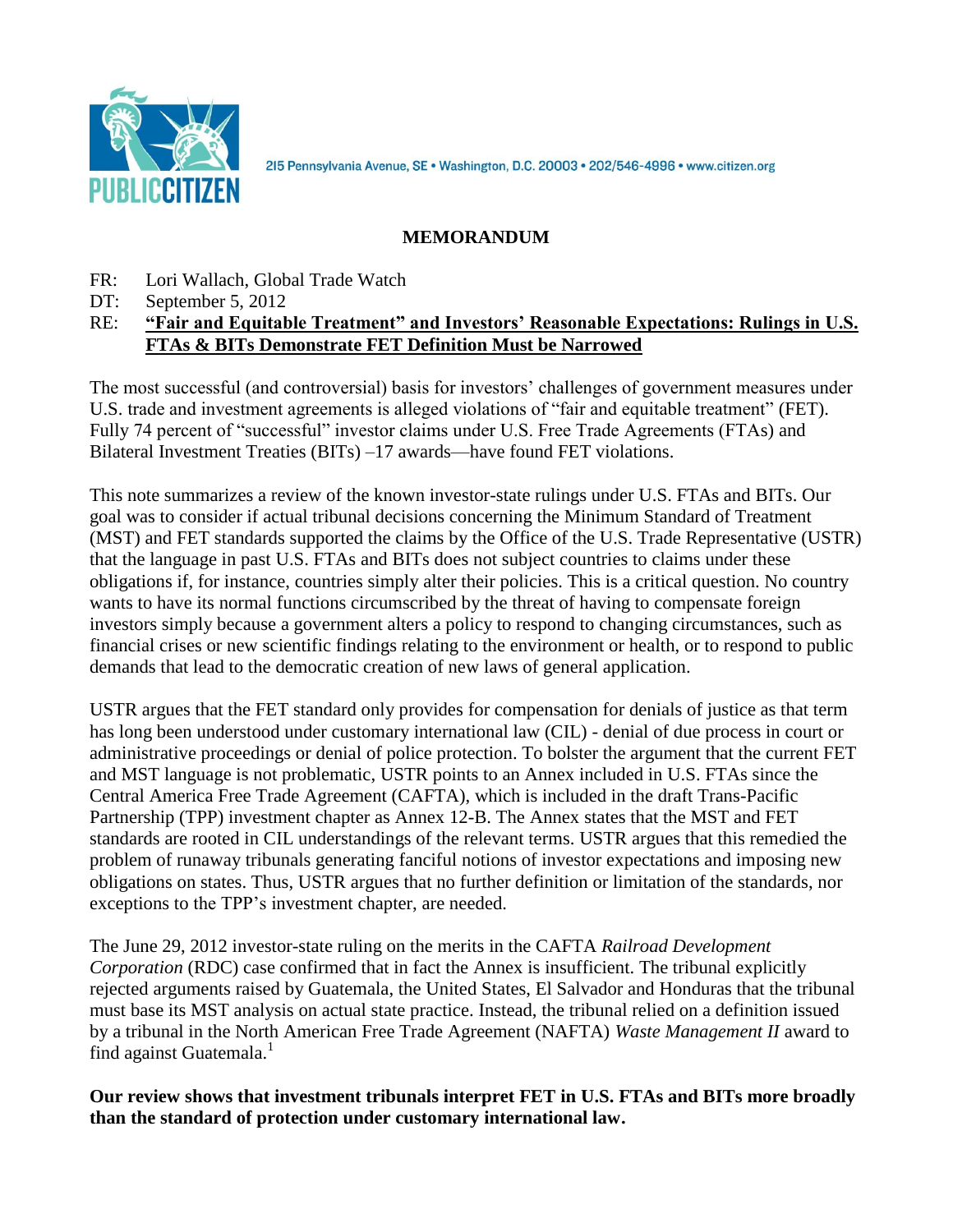This review demonstrates that arbitral tribunals applying the U.S. FTA and BIT MST and FET language have used enormous discretion to stretch the MST and FET obligations far beyond those limited grounds. As we describe in our July 2012 memo on the CAFTA *RDC v. Guatemala* analysis, such expansive discretion remains even after inclusion of the standard U.S. FTA CIL MST Annex.<sup>2</sup>

Indeed, this elasticity has become a worrying trend *throughout* the body of investor-state dispute resolution (ISDR) awards. As Georgetown University Law Professor Matt Porterfield has written<sup>3</sup>:

Despite efforts to limit the standard for fair and equitable treatment (FET) by linking it to customary international law (CIL), investors and investment tribunals continue to interpret FET to impose broad limits on government authority. Accordingly, the text of the Trans-Pacific Partnership Agreement (TPPA) should define FET as limited to the narrow set of rights that have been established through state practice as CIL. In addition, the TPPA's text should clarify that an investor who asserts that a new rule of CIL has developed has the burden of demonstrating that the rule exists based on actual state practice*.*

The right to FET has become the most frequently invoked and controversial right granted to foreign investors under investment treaties (including both bilateral investment treaties and the investment chapters of free trade agreements). FET provisions have been interpreted broadly to include a right to a "stable and predictable regulatory environment." This interpretation has been used successfully to challenge changes in regulatory or tax policy.<sup>4</sup> Investors have also used FET to assert rights under trade agreements. Philip Morris, for example, is using the Hong Kong – Australia Bilateral Investment Treaty to argue that Australia's plain packaging law for cigarettes violates FET by "contraven[ing] Australia's international obligations under the Agreement on Trade Related Aspects of Intellectual Property Rights (TRIPS) . . . and the Agreement on Technical Barriers to Trade (TBT)."<sup>5</sup>

Several countries involved in the TPPA negotiations have previously attempted to constrain broad interpretations of FET by linking it to the standard of protection under CIL.<sup>6</sup> In theory, CIL is based on the "general and consistent practice of States" that they follow out of a sense of legal obligation (*opinio juris*). A FET standard based on actual state practice is unlikely to be controversial given that it would not exceed the level of protection for foreign investors that states have generally and consistently provided.

In practice, however, arbitrators rarely examine actual state practice. Instead, they simply cite the awards of other tribunals<sup>7</sup> or the text of other investment treaties<sup>8</sup> in support of broad interpretations of FET, including the "right to a stable and predictable regulatory environment." Arbitrators resist pressure to interpret FET based on actual state practice. One prominent arbitrator has gone so far as to suggest that the traditional definition of CIL is "wrong" to the extent that it does not accept the text of investment treaties as state practice.<sup>9</sup> Accordingly, the TPPA should clarify that FET is limited to the traditional standard under CIL in order to prevent arbitrators from creating expansive new rights for foreign investors.

The improvement Professor Porterfield recommends is required to ensure that governments are not held to violate these standards merely by altering domestic laws or establishing new policies that apply generally to domestic and foreign firms. Further, to foreclose the ability for investors to use the broader, vaguer FET standards of past agreements via the Most Favored Nation (MFN) clause, language must be added to the TPP investment chapter specifying that only the TPP MST and FET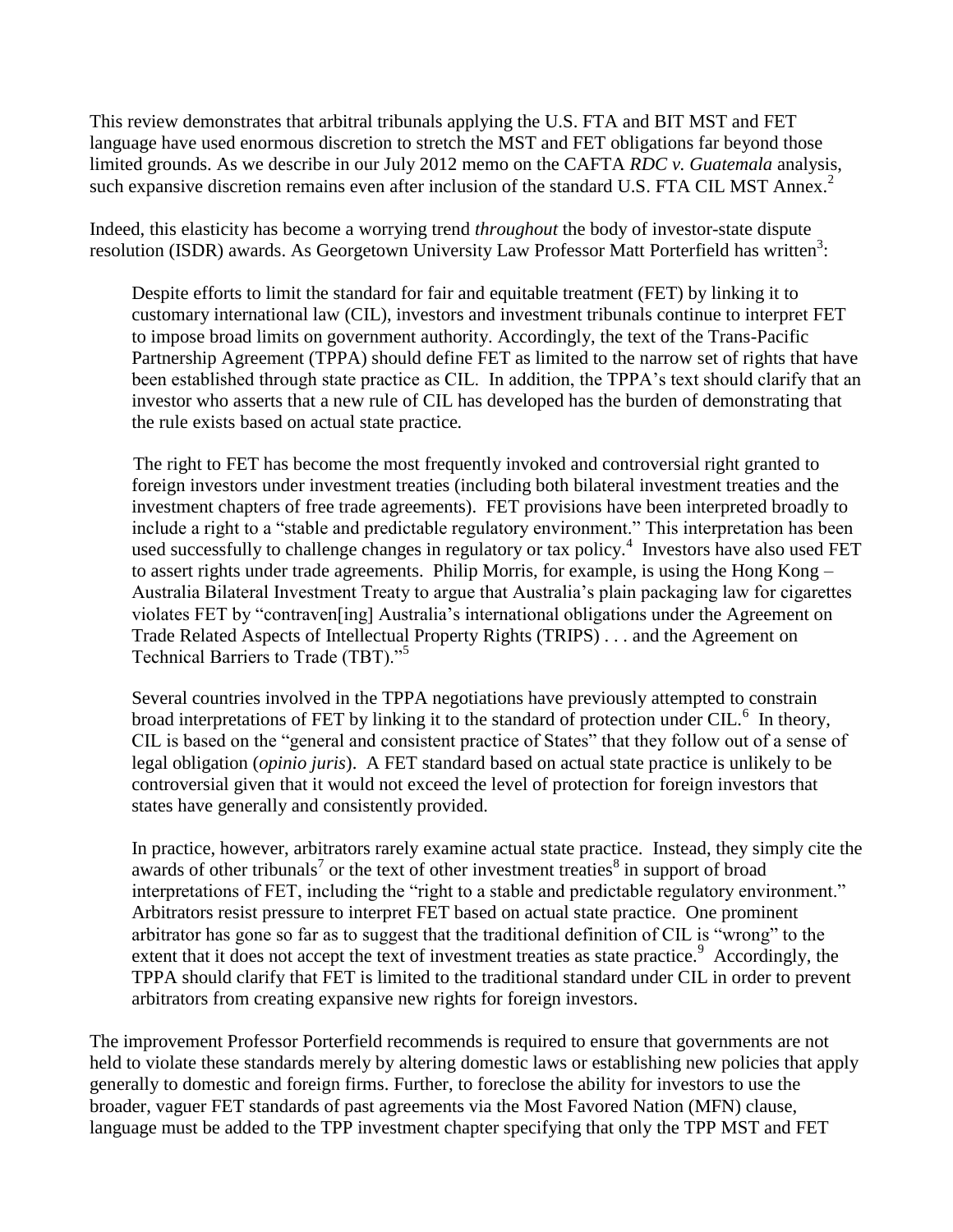standards shall apply with respect to disputes between investors of the TPP signatory countries and those governments.<sup>10</sup>

**FINDINGS:** Of the 23 known (published) "wins" by investors under U.S. trade and investment agreements, nearly 75 percent (17) have found MST/FET violations. By contrast, only six have found national treatment violations, three have found expropriation violations, and three have found performance requirement violations. (Some cases found violations of multiple standards.) MST/FET claims also yield by far the highest "success" rate of all possible claims in these cases; tribunals have agreed with investors in 81 percent of the instances that MST/FET violations are alleged among published investor "wins."

While some violations have been found by cause of "denial of justice" as that term has long been understood under customary international law, some arbitral tribunals have been willing to find FET violations for regulatory actions that the investor claims violated their "reasonable expectations".

For instance, the tribunal in the *El Paso v. Argentina* case noted that some tribunals had adopted particularly extreme interpretations of FET:

"Sometimes, the description of what FET implies looks like a programme of good governance that no State in the world is capable of guaranteeing at all times. The exigencies of FET have been detailed in *Tecmed* in the following manner:

'To provide to international investments treatment that does not affect the basic expectations that were taken into account by the foreign investor to make the investment. The foreign investor expects the host State to act in a consistent manner, free from ambiguity and totally transparently in its relations with the foreign investor, so that it may know beforehand any and all rules and regulations that will govern its investments, as well as the goals of the relevant policies and administrative practices or directives, to be able to plan its investment and comply with such regulations. Any and all State actions conforming to such criteria should relate not only to the guidelines, directives or requirements issued, or the resolutions approved thereunder, but also to the goals underlying such regulations. The foreign investor also expects the host State to act consistently, i.e. without arbitrarily revoking any preexisting decisions or permits issued by the state that were relied upon by the investor to assume its commitments as well as to plan and launch its commercial and business activities. The investor also expects the state to use the legal instruments that govern the actions of the investor or the investment in conformity with the function usually assigned to such instruments, and not to deprive the investor of its investment without the required compensation.'…"

Another only slightly less far-reaching conception implies that the state is under an obligation to stabilize the legal and business framework in which the foreign investment was made. For example, in the 2004 award in the case of *Occidental Exploration and Production Co. v. Ecuador* concerning value added taxes, the tribunal stated:

"Although fair and equitable treatment is not defined in the Treaty, the Preamble clearly records the agreement of the parties that such treatment 'is desirable in order to maintain a stable framework for investment and maximum effective utilization of economic resources.' The stability of the legal and business framework is thus an essential element of fair and equitable treatment."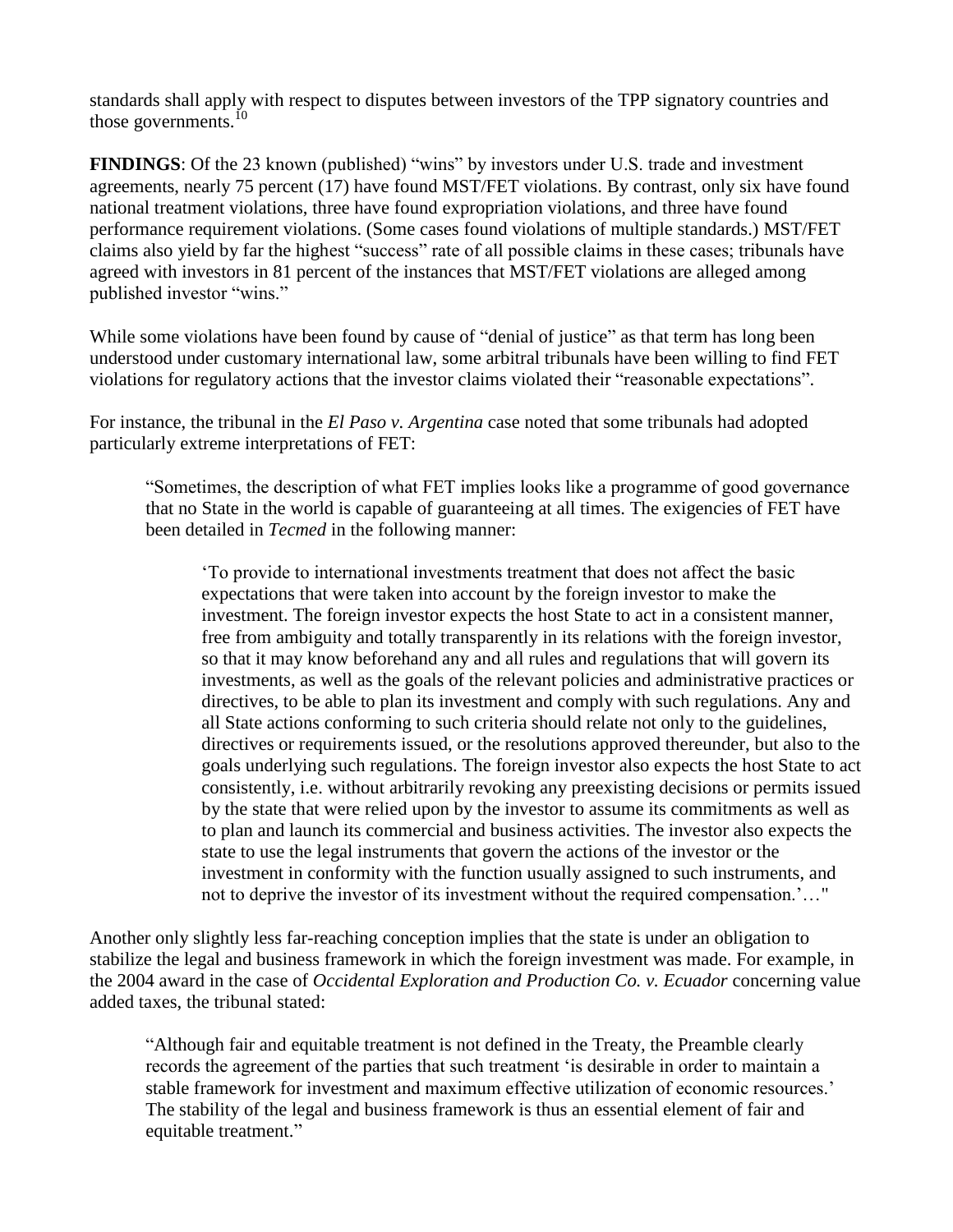The Tribunal further stressed this point by saying that "there is certainly an obligation not to alter the legal and business environment in which the investment has been made."

While the *El Paso* tribunal distanced itself from these findings, it nonetheless wrote that: "…the Tribunal considers that a violation can be found even if there is a mere objective disregard of the rights enjoyed by the investor under the FET standard, and that such a violation does not require subjective bad faith on the part of the State." This approach of the Tribunal has been followed in several earlier arbitral awards.

For instance, in *Loewen v. United States*, the tribunal clearly explained this point:

"Neither State practice, the decisions of international tribunals nor the opinion of commentators support the view that bad faith or malicious intention is an essential element of unfair and inequitable treatment or denial of justice amounting to a breach of international justice. Manifest injustice in the sense of a lack of due process leading to an outcome which offends a sense of judicial propriety is enough, even if one applies the interpretation according to its terms."

Likewise, in *CMS v. Argentina*, the tribunal said:

"The Tribunal believes this is an objective requirement unrelated to whether the Respondent has had any deliberate intention or bad faith in adopting the measures in question. Of course, such intention and bad faith can aggravate the situation but are not an essential element of the standard<sup>"</sup>

This analysis was also followed in *LG&E v. Argentina*, where the tribunal declared that it was "not convinced that bad faith or something comparable would ever be necessary to find a violation of fair and equitable treatment."

The *El Paso* panel went on to elaborate its own method:

"A reasonable general regulation can be considered a violation of the FET standard if it violates a specific commitment towards the investor. The Tribunal considers that a special commitment by the State towards an investor provides the latter with a certain protection against changes in the legislation, but it needs to discuss more thoroughly the concept of "specific commitments." In the Tribunal's view, no general definition of what constitutes a specific commitment can be given, as all depends on the circumstances. However, it seems that two types of commitments might be considered "specific": those specific as to their addressee and those specific regarding their object and purpose.

376. First, in order to prevent a change in regulations being applied to an investor or certain behaviour of the State, there can indeed exist specific commitments directly made to the investor – for example in a contract or in a letter of intent, or even through a specific promise in a person-to-person business meeting – and not simply general statements in treaties or legislation which, because of their nature of general regulations, can evolve. The important aspect of the commitment is not so much that it is legally binding – which usually gives rise to some sort of responsibility if it is violated without a need to refer to FET – but that it contains a specific commitment directly made to the investor, on which the latter has relied.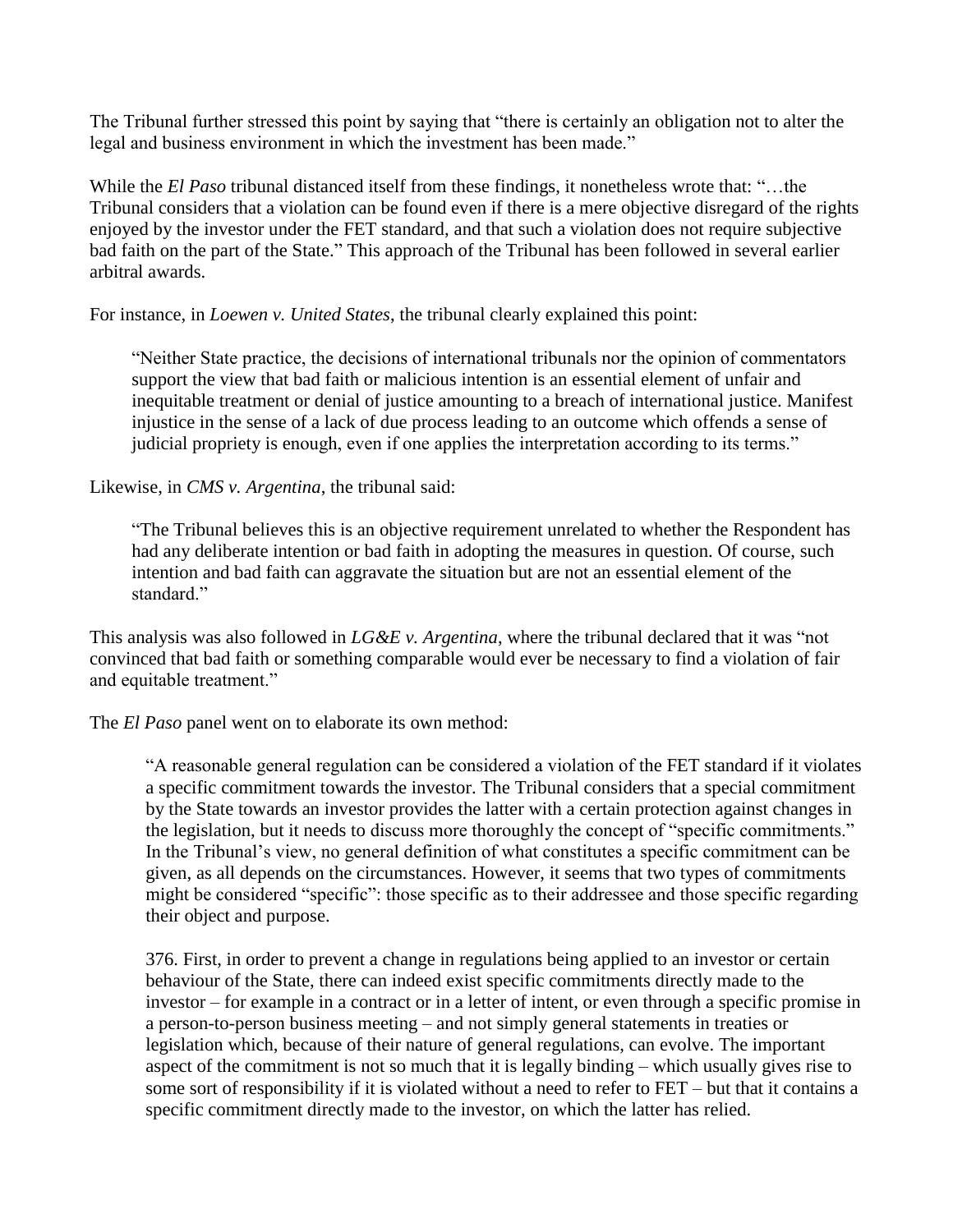377. Second, a commitment can be considered specific if its *precise object was to give a real guarantee of stability to the investor*. Usually general texts cannot contain such commitments, as there is no guarantee that they will not be modified in due course. However, a reiteration of the same type of commitment in different types of general statements could, considering the circumstances, amount to a specific behaviour of the State, the object and purpose of which is to give the investor a guarantee on which it can justifiably rely.

378. The tribunal in *Continental* addressed the question of what can be considered a special commitment giving "reasonable legitimate expectations" to the foreign investor with care and insight. It insisted on 'the specificity of the undertaking' that can give rise to reasonable legal expectations, and for that purpose distinguished:

- Political statements which can 'regrettably but notoriously' says the tribunal create no legal expectations;
- general legislative statements which 'engender reduced expectations;'
- contractual undertakings by governments which can create more legitimate expectations and 'deserve clearly more scrutiny,' as 'they generate as a rule legal rights and therefore expectations of compliance.' But even there, the tribunal says, whether the FET standard has been violated will depend on 'the context, reasons and effect' of the unilateral modification."

(See the full text of the ruling here: [http://italaw.com/documents/El\\_Paso\\_v.\\_Argentina\\_Award\\_ENG.pdf\)](http://italaw.com/documents/El_Paso_v._Argentina_Award_ENG.pdf)

Most recently, the June 2012 *RDC v. Guatemala* award shows that even with the inclusion of the standard U.S. FTA CIL MST Annex, tribunals can continue with elastic interpretations that extend beyond state practice. Via non-disputing party submissions, the United States, El Salvador, and Honduras joined Guatemala in arguing that the MST obligation to comply with CIL should be interpreted as the law practiced by "states themselves," rather than being based on the pronouncements of other investor-state tribunals.<sup>11</sup> The tribunal *explicitly* declined to limit its consideration to state practice.

Instead, taking the view that MST is an ever-evolving standard, the tribunal borrowed an interpretation from the NAFTA investor-state *Waste Management II* award, which established its own test:

"… the minimum standard of treatment of fair and equitable treatment is infringed by conduct attributable to the State and harmful to the claimant if the conduct is arbitrary, grossly unfair, unjust, idiosyncratic, is discriminatory and exposes the claimant to sectional or racial prejudice, or involves a lack of due process leading to an outcome which offends judicial propriety – as might be the case with a manifest failure of natural justice in judicial proceedings or a complete lack of transparency and candor in an administrative process."

The award then noted: "In applying this standard it is relevant that the treatment is in breach of representations made by the host State which were reasonably relied on by the claimant."<sup>12</sup>

The tribunal also suggested that the actual state parties to CAFTA misunderstood the pact's MST requirements and also CIL.<sup>13</sup> The panel also took a rather disparaging view of the oft-cited 1926 *Neer* case that the United States, El Salvador, and Honduras referenced as establishing the state practice concept in CIL.<sup>14</sup>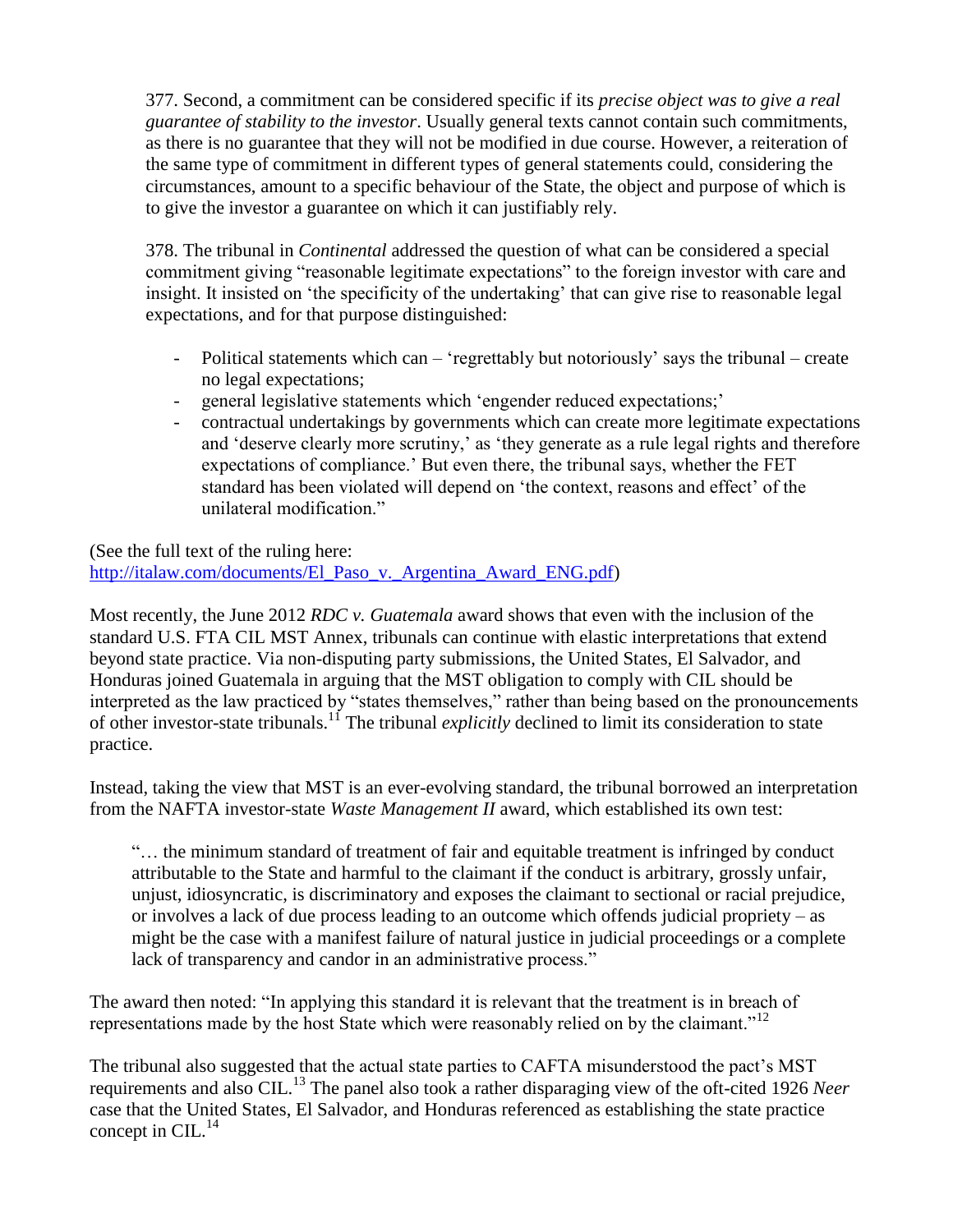In dismissing the CAFTA signatory countries' arguments that the MST standard evolves only as does actual state practice, the panel noted that the governments' own citations to NAFTA and CAFTA case law demonstrated that arbitral decisions contribute to the understanding of international investor rights.<sup>15</sup> The tribunal also explained its reliance on past tribunals' rulings in NAFTA investor-state cases by noting that the definition of investors' MST rights are "constantly in a process of development.<sup>"16</sup> Proceeding with this elastic interpretation, the tribunal declared that the Guatemalan government's *lesivo* declaration fell into the MST definition of "arbitrary, grossly unfair, [and] unjust" generated by the tribunal in *Waste Management II.*<sup>17</sup>

As the above analysis shows, contrary to USTR claims that the current language provides only limited exposure for States, this is not the actual outcome in tribunal rulings interpreting the relevant language. Changes to the past formulation are required to stop investors from being able to obtain compensation from governments for alleged FET violations derived from upsetting of "investor expectations" – a wildly elastic and subjective notion.

*\*\*\**

The FET standard needs to be more narrowly and specifically defined in the TPP. Specifically, tribunals' discretion to impute "investor expectations" into the standard must be foreclosed. Investor claims of FET violations cannot be based on politicians' statements or legislative enactments of general application, which can and do change regularly as part of legitimate government actions to address new circumstances or demands. Likewise, FET must be defined to refer to something more than mere contract violations, for which other remedies are available. In sum, the TPP FET definition must be narrowed so that governments can change regulatory regimes without being found guilty of FET violations.

The TPP can rein in runaway FET findings if the definition is narrowed and a clause added to make clear that investors cannot use the MFN clause to read-in past vague definitions. Worryingly, there are few brackets in the MST text of the leaked TPP investment chapter. This is language that requires redesign.

## **ENDNOTES**

 $\overline{a}$ 

<sup>&</sup>lt;sup>1</sup> Railroad Development Corporation (RDC) v. Republic of Guatemala, ICSID Case No. ARB/07/23, Award (June 29, 2012). (Hereinafter "RDC v. Guatemala".)

 $2^2$  Lori Wallach and Ben Beachy, "NAFTA Investor-State Ruling: Annex on Minimum Standard of Treatment, Proposed for TPP, Proves Insufficient as Tribunal Ignores Customary International Law Standard, Applies MST Definition from Past NAFTA Award to Rule against Guatemala", Public Citizen's Global Trade Watch July 19, 2012.

<sup>&</sup>lt;sup>3</sup> Matthew Porterfield, "The Standard for "Fair and Equitable Treatment" Should be Clarified in the Investment Chapter of the TPPA" Georgetown University Law School, *Feb. 28, 2012*

<sup>4</sup> *See, e.g.,* LG&E Energy Corp. v. Argentine Republic, ICSID Case No. ARB/02/1, Decision on Liability, para. 131 (Oct. 3, 2006) (changes in laws governing rates charged for gas held to violate investor's right under FET to "a stable and predictable legal framework necessary to fulfill the justified expectations of the foreign investor.") *See generally* Matthew C. Porterfield, *State Practice and the (Purported) Obligation Under Customary International Law to Provide* 

*Compensation for Regulatory Expropriations***,** 37 North Carolina J. Int'l L. & Com. Reg. 159, 166-171 (2011), *available at* [http://papers.ssrn.com/sol3/papers.cfm?abstract\\_id=1969838](http://papers.ssrn.com/sol3/papers.cfm?abstract_id=1969838).

<sup>5</sup> Notice of Claim, Philip Morris Asia Ltd. v. Commonwealth of Australia, para. 10(b) (June 22, 2011), *available at* [http://www.ag.gov.au/Internationallaw/Pages/Investor-State-Arbitration---Tobacco-Plain-Packaging.aspx;](http://www.ag.gov.au/Internationallaw/Pages/Investor-State-Arbitration---Tobacco-Plain-Packaging.aspx) *see also Request for Arbitration, FTR Holdings S.A. v. Oriental Republic of Uruguay*, paras. 84-85, ICSID case no. ARB/10/7 (March 26, 2010) (Uruguay's tobacco labeling laws "must also be considered unfair and inequitable because they are incompatible,